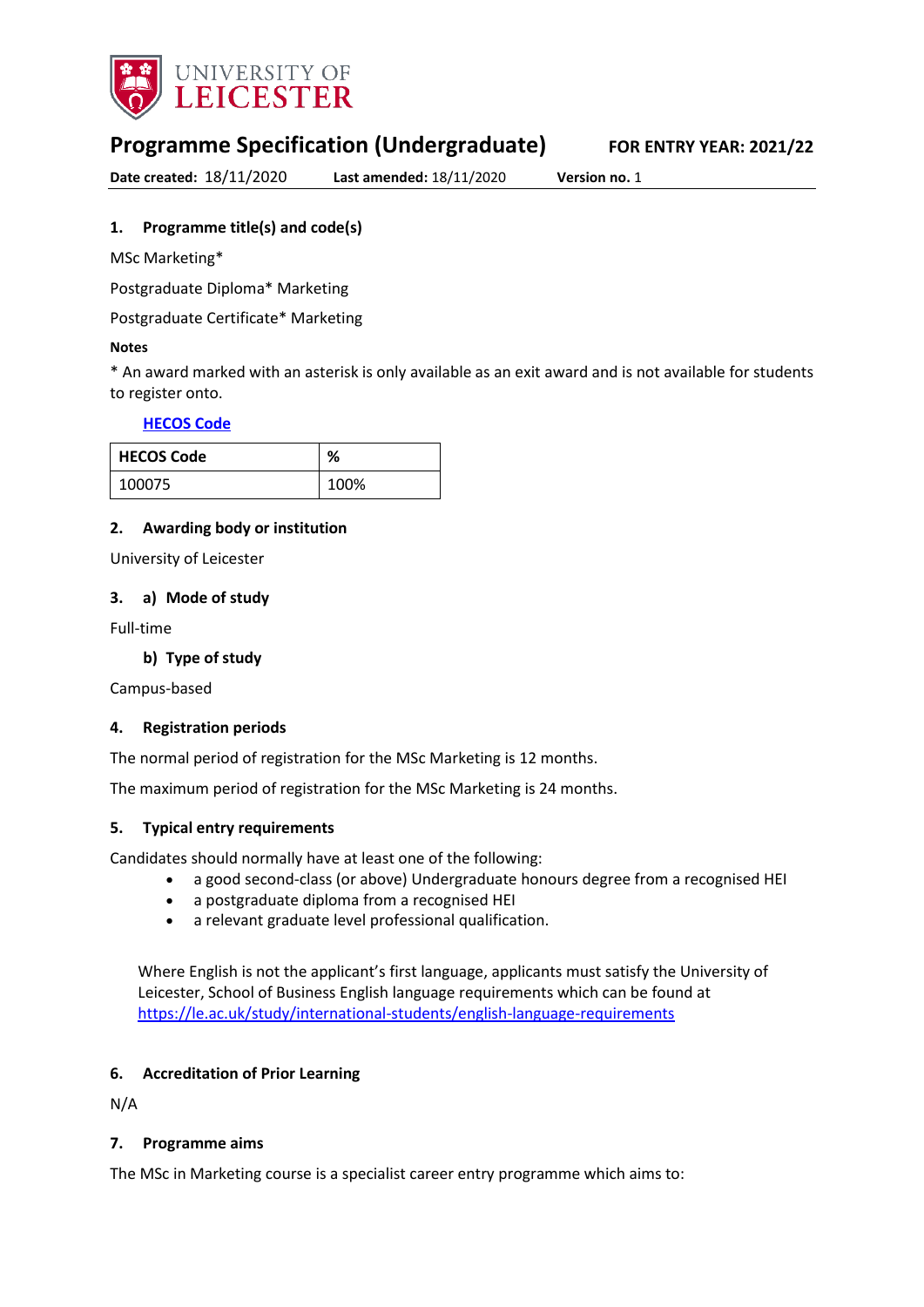- 1. Give course members a thorough grasp of the main principles and techniques of marketing Management within international and sustainable contexts. This includes assessing the advantages, limitations and typical applications of each major method or technique.
- 2. Expose course members to the current debates in the marketing literature and to make them aware that there is no "quick fix" to marketing problems but rather that there are a range of issues and perspectives.
- 3. Promote an appreciation of the role of information within a knowledge-based economy. This will include an identification of approaches to data generation, data manipulation, data assessment, analysis and dissemination in marketing research.
- 4. Encourage in course members the need for critical analysis and evaluation of marketing theories by covering the economic, political, ethical, social and technical environment within which marketing managers work.
- 5. Give course members an analytical appreciation of business-to-business, services and international context of marketing management.
- 6. Provide students with opportunities to develop a variety of transferable skills relevant to the needs of a range of employers including written and oral communication skills, critical analysis, and appraisal of evidence, time management and problem-solving.
- 7. Equip students with the necessary skills to undertake independent research work in the broad area of marketing management, as evidenced in the successful completion of either an extended project within Advanced Issues in Marketing or a dissertation.

## **8. Reference points used to inform the programme specification**

- QAA Benchmarking Statement
- Framework for Higher Education Qualifications (FHEQ)
- UK Quality Code for Higher Education
- **[University Learning](https://www2.le.ac.uk/offices/sas2/quality/learnteach) Strategy**
- [University Assessment Strategy](https://www2.le.ac.uk/offices/sas2/quality/learnteach)
- University of Leicester Periodic Developmental Review Report
- External Examiners' reports (annual)
- United Nations Education for Sustainable Development Goals
- Student Destinations Data

## **9. Programme Outcomes**

Unless otherwise stated, programme outcomes apply to all awards specified in [1.](#page-0-0) Programme title(s).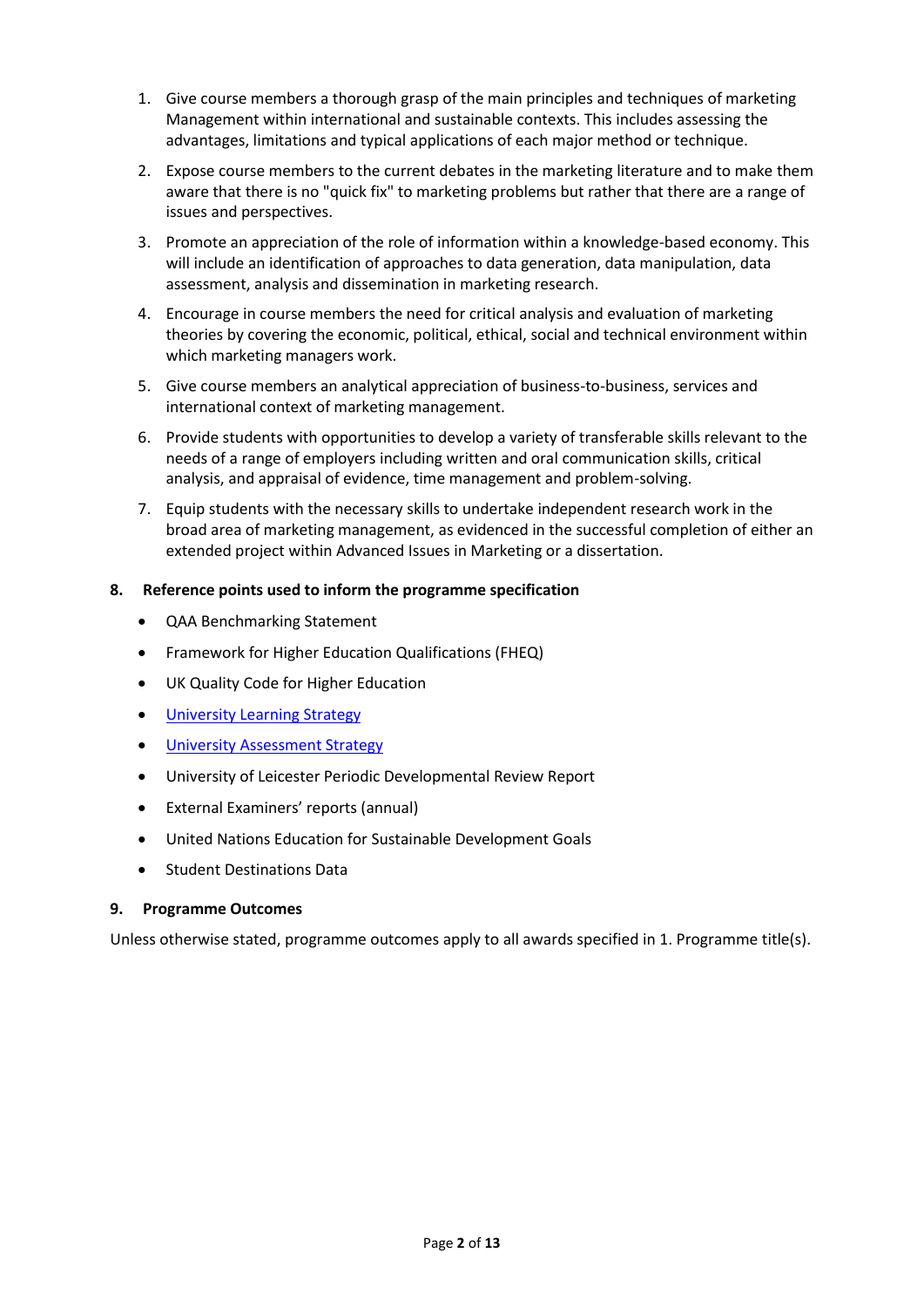# **Discipline specific knowledge and competencies**

# i) Knowledge

| <b>Intended Learning</b><br><b>Outcomes</b>                                                                                                                                                                                                                                                                                                                                                | <b>Teaching and Learning Methods</b>                                                                                  | <b>How Demonstrated?</b>                                                                                                          |
|--------------------------------------------------------------------------------------------------------------------------------------------------------------------------------------------------------------------------------------------------------------------------------------------------------------------------------------------------------------------------------------------|-----------------------------------------------------------------------------------------------------------------------|-----------------------------------------------------------------------------------------------------------------------------------|
| <b>Certificate</b>                                                                                                                                                                                                                                                                                                                                                                         | <b>Certificate</b>                                                                                                    | <b>Certificate</b>                                                                                                                |
| Graduates should possess a<br>sound knowledge of the key<br>principles and practices in i)<br>Marketing management and<br>ii) Market Research.<br>Graduates should<br>demonstrate ability to<br>critique and comprehend<br>theories in (i) Consumers,<br><b>Brands and Communications</b><br>and (ii) Research Methods<br>for Marketing and (iii)<br>Marketing Strategy for<br>Innovation. | Lectures, seminars, directed<br>reading, guided independent<br>study, assignment feedback:<br>formative and summative | Essay assignments (formative and<br>summative), written<br>examinations                                                           |
| <b>Diploma</b>                                                                                                                                                                                                                                                                                                                                                                             | <b>Diploma</b>                                                                                                        | <b>Diploma</b>                                                                                                                    |
| In addition to the above,<br>graduates should possess a<br>sound knowledge of the<br>theories and their<br>application in areas of (i)<br>Consumers, Brands and<br>Communications and (ii)<br><b>Research Methods for</b><br>Marketing and (iii) Marketing<br>Strategy for Innovation.                                                                                                     | As above                                                                                                              | As above                                                                                                                          |
| <b>Masters</b>                                                                                                                                                                                                                                                                                                                                                                             | <b>Masters</b>                                                                                                        | <b>Masters</b>                                                                                                                    |
| In addition to the above<br>students should possess<br>knowledge of quantitative<br>and qualitative methods and<br>methodologies used to<br>research marketing<br>management.                                                                                                                                                                                                              | In addition to the above:<br>completion of an independent<br>research project culminating in a<br>dissertation.       | In addition to the above: research<br>proposal; dissertation; Group<br>work (e.g. in MN7010 and<br>MN7013) and individual essays. |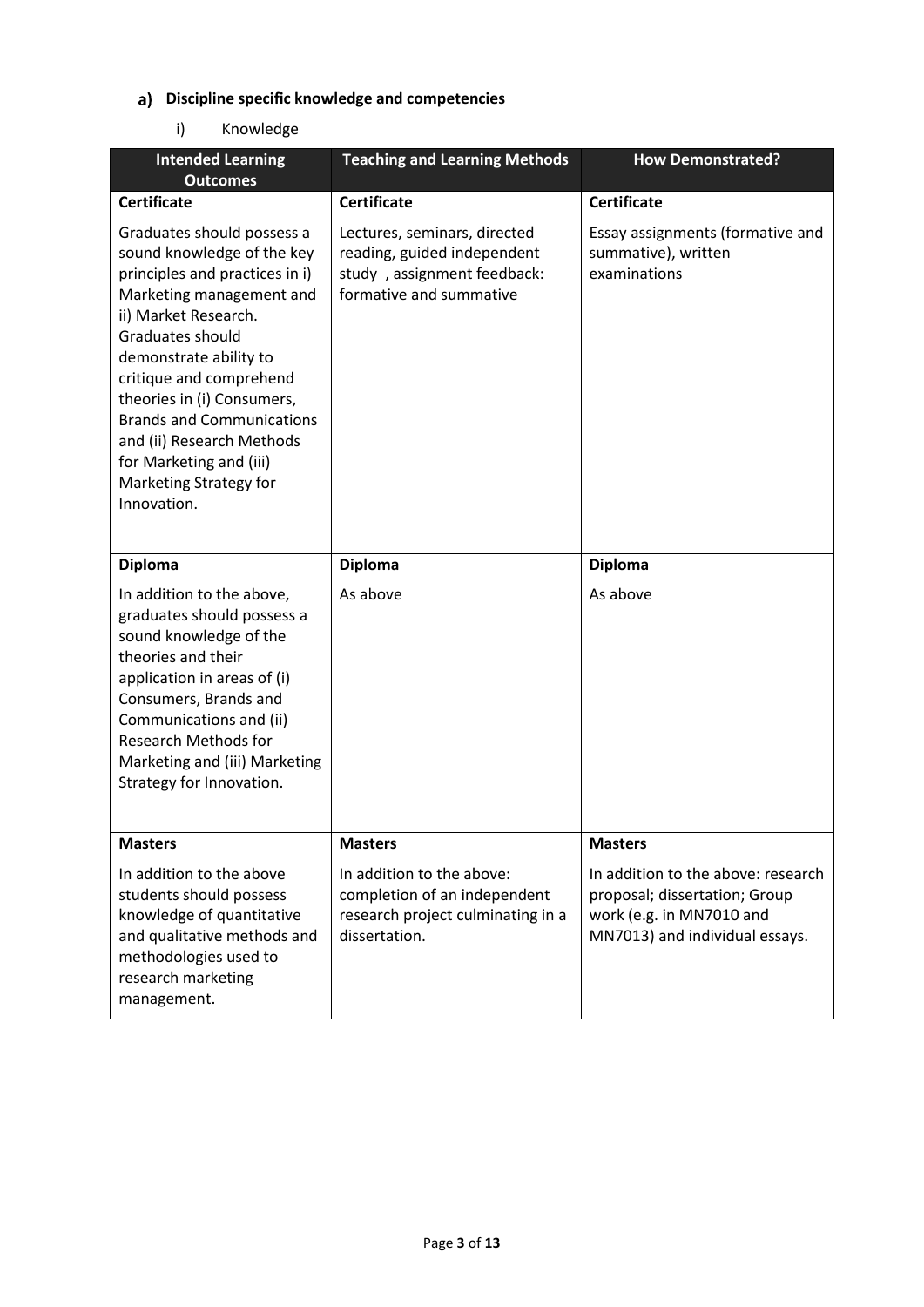ii) Concepts

| <b>Intended Learning</b><br><b>Outcomes</b>                                                                                                                                                                                                                                                                                                                                                                                                                                                                                                                        | <b>Teaching and Learning Methods</b>                                                                                                   | <b>How Demonstrated?</b>                                                |
|--------------------------------------------------------------------------------------------------------------------------------------------------------------------------------------------------------------------------------------------------------------------------------------------------------------------------------------------------------------------------------------------------------------------------------------------------------------------------------------------------------------------------------------------------------------------|----------------------------------------------------------------------------------------------------------------------------------------|-------------------------------------------------------------------------|
| <b>Certificate</b>                                                                                                                                                                                                                                                                                                                                                                                                                                                                                                                                                 | <b>Certificate</b>                                                                                                                     | <b>Certificate</b>                                                      |
| Graduates should be able to<br>comprehend and critique<br>core marketing concepts<br>such as: the marketing mix,<br>segmentation, targeting and<br>positioning; qualitative and<br>quantitative market research<br>and key Consumer Behaviour<br>models and frameworks.                                                                                                                                                                                                                                                                                            | Lectures, seminars, directed<br>reading, guided independent<br>study private-study, assignment<br>feedback: formative and<br>summative | Essay assignments (formative and<br>summative), written<br>examinations |
| In addition, graduates should<br>also be able to demonstrate<br>evidence of wider reading<br>and critical appraisal of<br>Marketing Theory.                                                                                                                                                                                                                                                                                                                                                                                                                        |                                                                                                                                        |                                                                         |
| <b>Diploma</b>                                                                                                                                                                                                                                                                                                                                                                                                                                                                                                                                                     | <b>Diploma</b>                                                                                                                         | <b>Diploma</b>                                                          |
| In addition to the above,<br>graduates should be able to<br>explain and critique core<br>concepts in Consumers,<br><b>Brands and Communications</b><br>as well as Marketing Strategy<br>and Innovation.                                                                                                                                                                                                                                                                                                                                                            | As above                                                                                                                               | As above                                                                |
| <b>Masters</b>                                                                                                                                                                                                                                                                                                                                                                                                                                                                                                                                                     | <b>Masters</b>                                                                                                                         | <b>Masters</b>                                                          |
| In addition to both of the<br>above, graduates should be<br>able to explain and critique<br>core concepts in research<br>methodology underpinning<br>the social sciences. This<br>includes differentiating<br>between positivism and<br>interpretivism; discussing the<br>differences between<br>probability and non-<br>probability sampling; making<br>informed comparisons<br>between parametric and<br>non-parametric statistical<br>tests and defending the<br>choices, assumptions and<br>difficulties involved in<br>carrying out this type of<br>research. | In addition to the above: the<br>dissertation supervision process<br>(1-to-1), independent research                                    | In addition to the above the<br>research proposal and<br>dissertation   |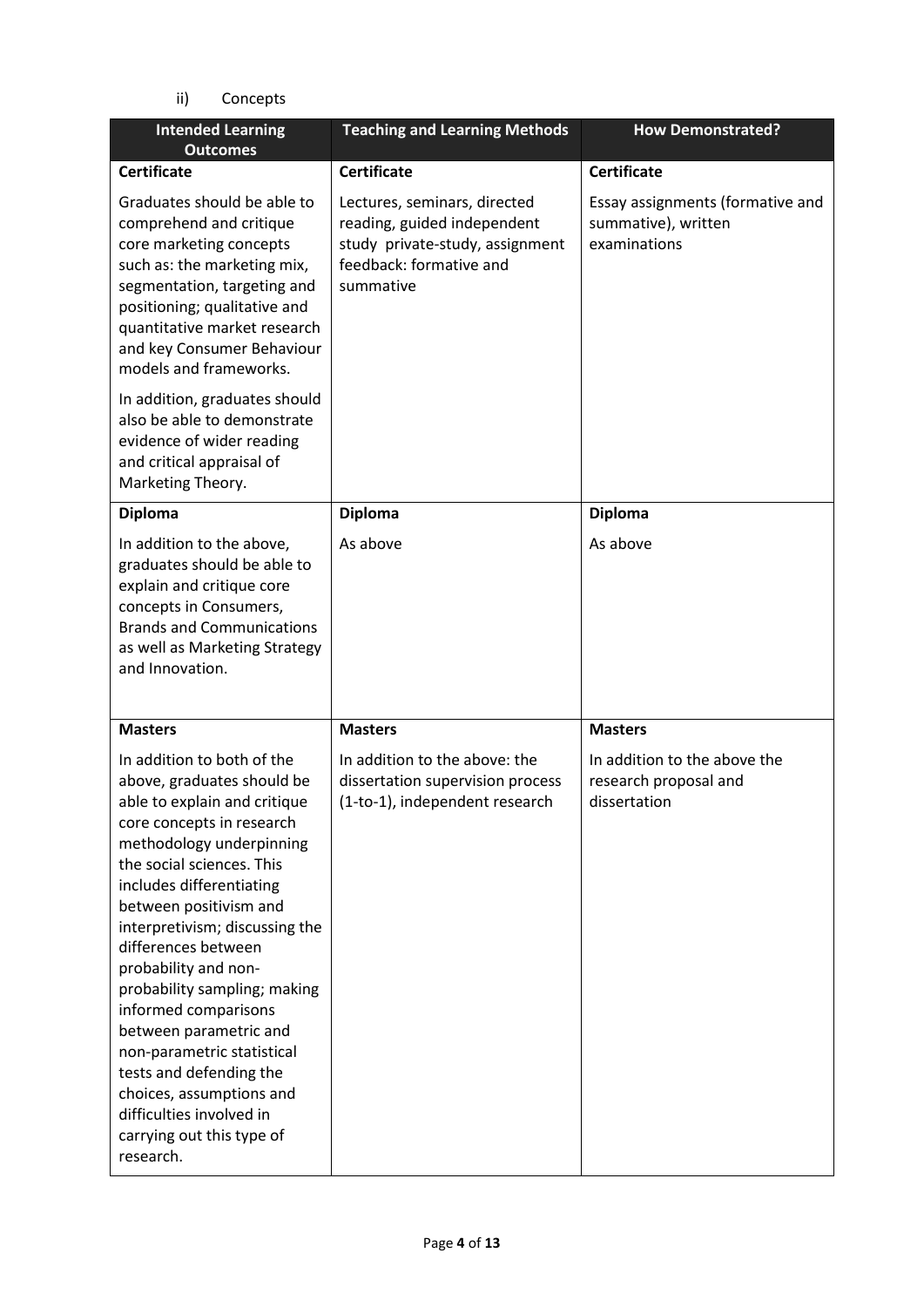iii) Techniques

| <b>Intended Learning</b><br><b>Outcomes</b>                                                                                                                                                                                                                                                                                                                                                                                                                                                                                            | <b>Teaching and Learning Methods</b>                                                                                                                                                             | <b>How Demonstrated?</b>                                                |
|----------------------------------------------------------------------------------------------------------------------------------------------------------------------------------------------------------------------------------------------------------------------------------------------------------------------------------------------------------------------------------------------------------------------------------------------------------------------------------------------------------------------------------------|--------------------------------------------------------------------------------------------------------------------------------------------------------------------------------------------------|-------------------------------------------------------------------------|
| <b>Certificate and Diploma</b>                                                                                                                                                                                                                                                                                                                                                                                                                                                                                                         | <b>Certificate and Diploma</b>                                                                                                                                                                   | <b>Certificate and Diploma</b>                                          |
| Be able to demonstrate<br>knowledge of key theories<br>and concepts; be able to<br>select relevant material from<br>academic readings and<br>demonstrate familiarity with<br>the conventions of academic<br>writing and associated<br>bibliographic techniques.                                                                                                                                                                                                                                                                        | Assignment feedback: formative<br>and summative; directed<br>reading, guided independent<br>study independent study,<br>seminars                                                                 | Essay assignments (formative and<br>summative), written<br>examinations |
| <b>Masters</b>                                                                                                                                                                                                                                                                                                                                                                                                                                                                                                                         | <b>Masters</b>                                                                                                                                                                                   | <b>Masters</b>                                                          |
| In addition to the above,<br>graduates should be able to<br>demonstrate mastery of a<br>range of methodological<br>tools used to investigate<br>topics in marketing<br>management (including,<br>interviews, questionnaires,<br>focus groups, ethnographic<br>research). Graduates should<br>be able to differentiate the<br>conditions when either<br>qualitative or quantitative<br>data analysis should be used<br>and/or be able to identify<br>the conditions under which it<br>is appropriate to combine<br>different techniques | In addition to the above: the<br>dissertation supervision process<br>(1-to-1), independent research,<br>lectures and seminars designed<br>to support the preparation of the<br>research proposal | In addition to the above the<br>research proposal and<br>dissertation   |

iv) Critical analysis

| <b>Intended Learning</b><br><b>Outcomes</b>                                                                                                     | <b>Teaching and Learning Methods</b>                                                                                                                                               | <b>How Demonstrated?</b>                                                                                  |
|-------------------------------------------------------------------------------------------------------------------------------------------------|------------------------------------------------------------------------------------------------------------------------------------------------------------------------------------|-----------------------------------------------------------------------------------------------------------|
| Certificate, Diploma,<br><b>Masters</b><br>Ability to identify and apply<br>relevant concepts and<br>techniques with<br>independence and rigour | <b>Certificate and Diploma</b><br>Lectures, seminars, assignment<br>feedback: formative and<br>summative; directed reading,<br>guided independent study<br>private-study, seminars | <b>Certificate and Diploma</b><br>Essay assignments (formative and<br>summative), written<br>examinations |
|                                                                                                                                                 | <b>Masters</b><br>In addition to the above: the<br>dissertation supervision process<br>(1-to-1), independent research                                                              | <b>Masters</b><br>In addition to the above the<br>research proposal and<br>dissertation.                  |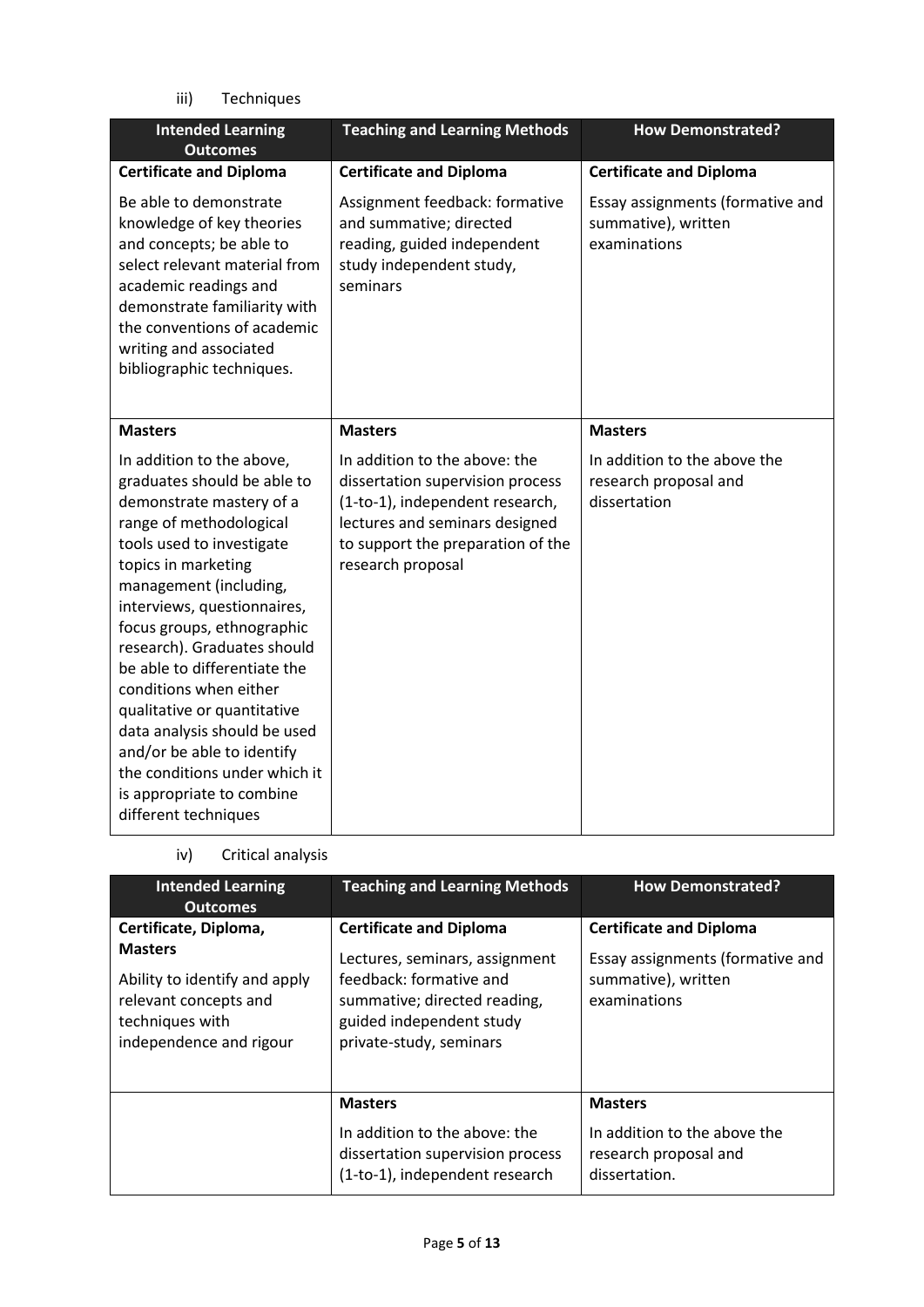v) Presentation

| <b>Intended Learning</b><br><b>Outcomes</b>                                                                                                                                                         | <b>Teaching and Learning Methods</b>                                                                            | <b>How Demonstrated?</b>                                                                                              |
|-----------------------------------------------------------------------------------------------------------------------------------------------------------------------------------------------------|-----------------------------------------------------------------------------------------------------------------|-----------------------------------------------------------------------------------------------------------------------|
| <b>Certificate and Diploma</b>                                                                                                                                                                      | <b>Certificate and Diploma</b>                                                                                  | <b>Certificate and Diploma</b>                                                                                        |
| To differentiate between<br>relevant and non-relevant<br>material; professional and<br>academic writing, to write up<br>and deliver written work to a<br>professional standard.                     | Assignment feedback: formative<br>and summative; directed<br>reading, guided independent<br>study and seminars. | Essay assignments (formative and<br>summative), practical reports<br>(e.g. Market Research), written<br>examinations. |
| <b>Masters</b>                                                                                                                                                                                      | <b>Masters</b>                                                                                                  | <b>Masters</b>                                                                                                        |
| In addition to the above, to<br>arrange research material in<br>a manner appropriate to the<br>medium that is to be<br>assessed (i.e. professional<br>report, research proposal or<br>dissertation) | In addition to the above: the<br>dissertation supervision process<br>(1-to-1), independent research             | In addition to the above the<br>research proposal and<br>dissertation.                                                |

# vi) Appraisal of evidence

| <b>Intended Learning</b><br><b>Outcomes</b>                                                                                                                                                          | <b>Teaching and Learning Methods</b>                                                                                   | <b>How Demonstrated?</b>                                                |
|------------------------------------------------------------------------------------------------------------------------------------------------------------------------------------------------------|------------------------------------------------------------------------------------------------------------------------|-------------------------------------------------------------------------|
| <b>Certificate and Diploma</b>                                                                                                                                                                       | <b>Certificate and Diploma</b>                                                                                         | <b>Certificate and Diploma</b>                                          |
| Ability to assess the<br>relevance and quality of a<br>range of primary sources and<br>secondary literature. Ability<br>to analyse a variety of<br>complex marketing and<br>consumer research ideas. | Lectures, seminars, assignment<br>feedback: formative and<br>summative; directed reading,<br>guided independent study. | Essay assignments (formative and<br>summative), written<br>examinations |
| <b>Masters</b>                                                                                                                                                                                       | <b>Masters</b>                                                                                                         | <b>Masters</b>                                                          |
| In addition to the above,<br>demonstrate an independent<br>level of inquiry at an<br>advanced level                                                                                                  | In addition to the above: the<br>dissertation supervision process<br>(1-to-1), independent research                    | In addition to the above the<br>research proposal and<br>dissertation.  |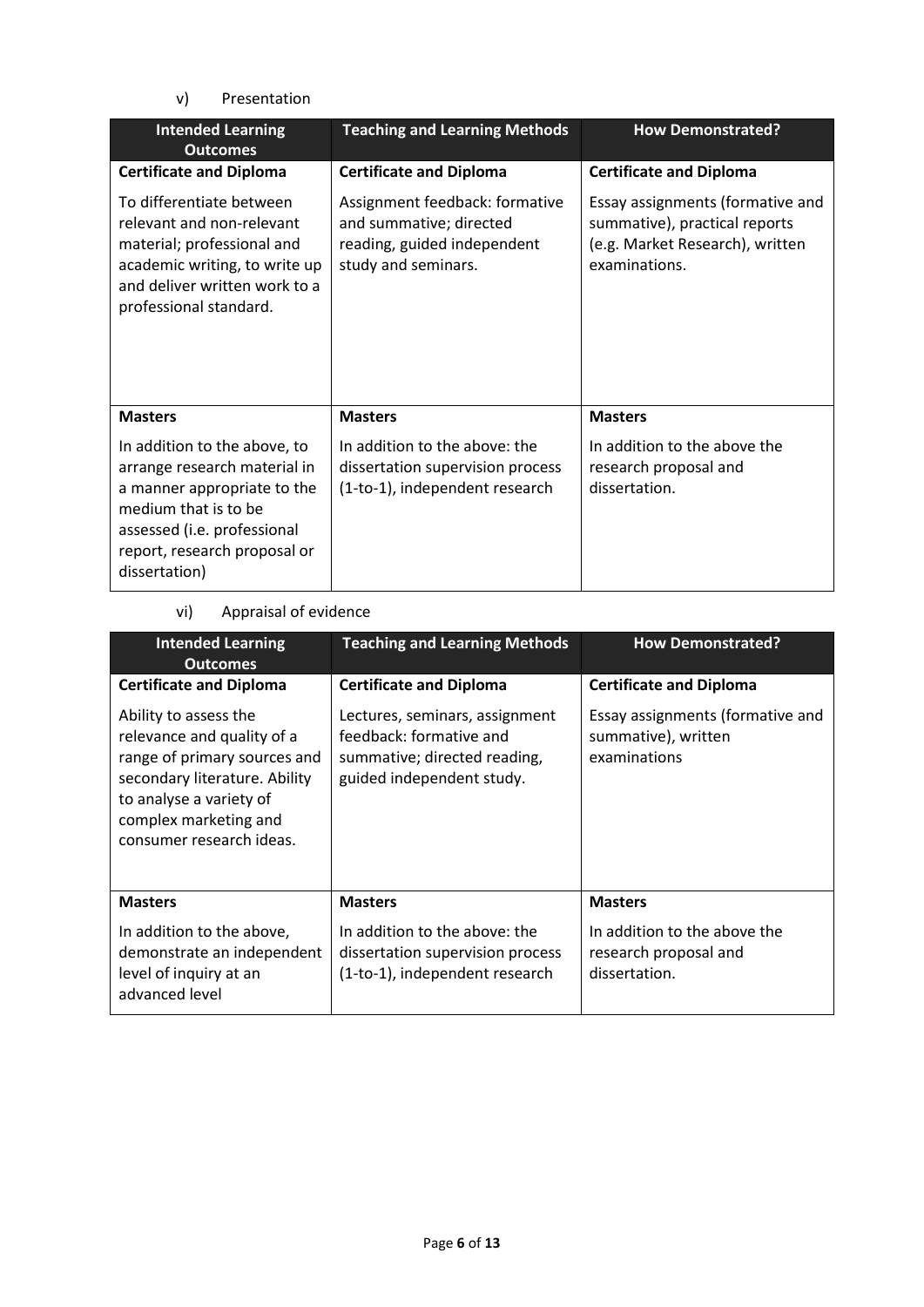# **b)** Transferable skills

i) Research skills

| <b>Intended Learning</b><br><b>Outcomes</b>                                                                                                                                                                                                                                                                                                                                                         | <b>Teaching and Learning Methods</b>                                                                                                                                                                            | <b>How Demonstrated?</b>                                               |
|-----------------------------------------------------------------------------------------------------------------------------------------------------------------------------------------------------------------------------------------------------------------------------------------------------------------------------------------------------------------------------------------------------|-----------------------------------------------------------------------------------------------------------------------------------------------------------------------------------------------------------------|------------------------------------------------------------------------|
| <b>Certificate and Diploma</b>                                                                                                                                                                                                                                                                                                                                                                      | <b>Certificate and Diploma</b>                                                                                                                                                                                  | <b>Certificate and Diploma</b>                                         |
| Ability to locate, select and<br>organise relevant evidence<br>for essays; demonstrate an<br>ability to produce logically<br>structured, focused and<br>clearly written essays and<br>market research reports.                                                                                                                                                                                      | Seminars, assignment feedback:<br>formative and summative;<br>directed reading, guided<br>independent study. Workshops<br>in use of marketing resources<br>and information consultations<br>with Library staff. | Essay assignments (formative and<br>summative), practical reports.     |
| <b>Masters</b>                                                                                                                                                                                                                                                                                                                                                                                      | <b>Masters</b>                                                                                                                                                                                                  | <b>Masters</b>                                                         |
| In addition to the above,<br>plan research projects based<br>on focused research<br>questions, conduct<br>significant background<br>research and literature<br>surveys, collect and analyse<br>data which is relevant to<br>research questions, report<br>on findings demonstrating an<br>ability to critique the data<br>from competing viewpoints,<br>construct an informed<br>critical argument. | In addition to the above: the<br>dissertation supervision process<br>(1-to-1) and independent<br>research.                                                                                                      | In addition to the above the<br>research proposal and<br>dissertation. |

## ii) Communication skills

| <b>Intended Learning</b><br><b>Outcomes</b>                                                                                                                                                                                                                               | <b>Teaching and Learning Methods</b>                                                      | <b>How Demonstrated?</b>                                                                                                                                                                                                                                                 |
|---------------------------------------------------------------------------------------------------------------------------------------------------------------------------------------------------------------------------------------------------------------------------|-------------------------------------------------------------------------------------------|--------------------------------------------------------------------------------------------------------------------------------------------------------------------------------------------------------------------------------------------------------------------------|
| <b>Certificate and Diploma</b>                                                                                                                                                                                                                                            | <b>Certificate and Diploma</b>                                                            | <b>Certificate and Diploma</b>                                                                                                                                                                                                                                           |
| Critically discuss relevant<br>information in an essay<br>format in response to<br>written questions and case<br>studies; write with clarity<br>and precision; prepare short<br>oral presentations in seminar<br>groups and participating and<br>moderating focus groups. | Assignment feedback: formative<br>and summative; guided<br>independent study and seminars | Written skills to be assessed using<br>essay assignments and<br>examinations. Oral skills to be<br>assessed using formative<br>assessment based on informal<br>qualitative feedback on content<br>and performance from lecturer<br>and peers in small group<br>seminars. |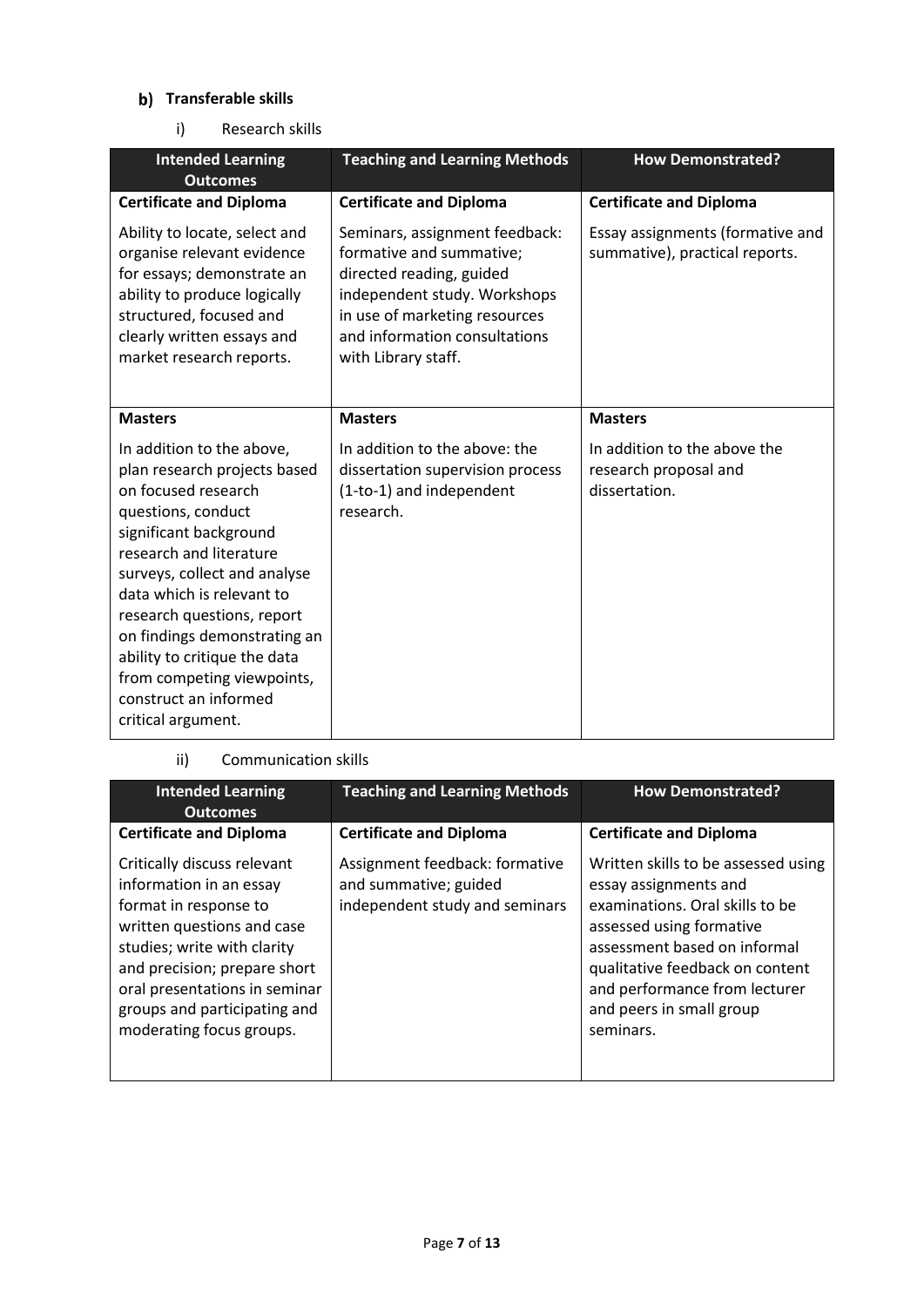| <b>Intended Learning</b><br><b>Outcomes</b>                                                                                       | <b>Teaching and Learning Methods</b>                                                                      | <b>How Demonstrated?</b>                                               |
|-----------------------------------------------------------------------------------------------------------------------------------|-----------------------------------------------------------------------------------------------------------|------------------------------------------------------------------------|
| <b>Masters</b>                                                                                                                    | <b>Masters</b>                                                                                            | <b>Masters</b>                                                         |
| In addition to the above,<br>produce a dissertation that is<br>logically structured and<br>written with clarity and<br>precision. | In addition to the above: the<br>dissertation supervision process<br>(1-to-1) and independent<br>research | In addition to the above the<br>research proposal and<br>dissertation. |

# iii) Data presentation

| <b>Intended Learning</b><br><b>Outcomes</b>                                                                                                                                 | <b>Teaching and Learning Methods</b>                                                                                                                                                              | <b>How Demonstrated?</b>                                                                   |
|-----------------------------------------------------------------------------------------------------------------------------------------------------------------------------|---------------------------------------------------------------------------------------------------------------------------------------------------------------------------------------------------|--------------------------------------------------------------------------------------------|
| <b>Certificate and Diploma</b>                                                                                                                                              | <b>Certificate and Diploma</b>                                                                                                                                                                    | <b>Certificate and Diploma</b>                                                             |
| Ability to synthesise<br>secondary research data into<br>coherent and sustained<br>written arguments, ability to<br>respond to case studies<br>through professional report. | Assignment feedback: formative<br>and summative; guided<br>independent study                                                                                                                      | Essay assignments (formative and<br>summative), practical report,<br>written examinations. |
| <b>Masters</b>                                                                                                                                                              | <b>Masters</b>                                                                                                                                                                                    | <b>Masters</b>                                                                             |
| Clearly arrange primary<br>research data into thematic<br>analysis and/or statistical<br>data.                                                                              | In addition to the above: the<br>dissertation supervision process<br>(1-to-1), independent research,<br>lectures and seminars designed<br>to support the preparation of the<br>research proposal. | In addition to the above the<br>research proposal and<br>dissertation.                     |

# iv) Information technology

| <b>Intended Learning</b><br><b>Outcomes</b>                                                                                                                                                                                                                                                                 | <b>Teaching and Learning Methods</b>                                                                                                                              | <b>How Demonstrated?</b> |
|-------------------------------------------------------------------------------------------------------------------------------------------------------------------------------------------------------------------------------------------------------------------------------------------------------------|-------------------------------------------------------------------------------------------------------------------------------------------------------------------|--------------------------|
| <b>Certificate and Diploma</b>                                                                                                                                                                                                                                                                              | <b>Certificate and Diploma</b>                                                                                                                                    | Essay assignments.       |
| Ability to retrieve and<br>present information using<br>appropriate information<br>technology, for example<br>bibliographic software and<br>subject specific databases.<br>Ability to employ commercial<br>marketing databases (e.g.<br>GMID & Keynote) to obtain<br>and evaluate marketing<br>information. | Lectures; Introduction to SPSS<br>(Marketing Research), Advanced<br>Application of SPSS (Quantitative<br>Marketing Intelligence),<br><b>Blackboard Resources.</b> |                          |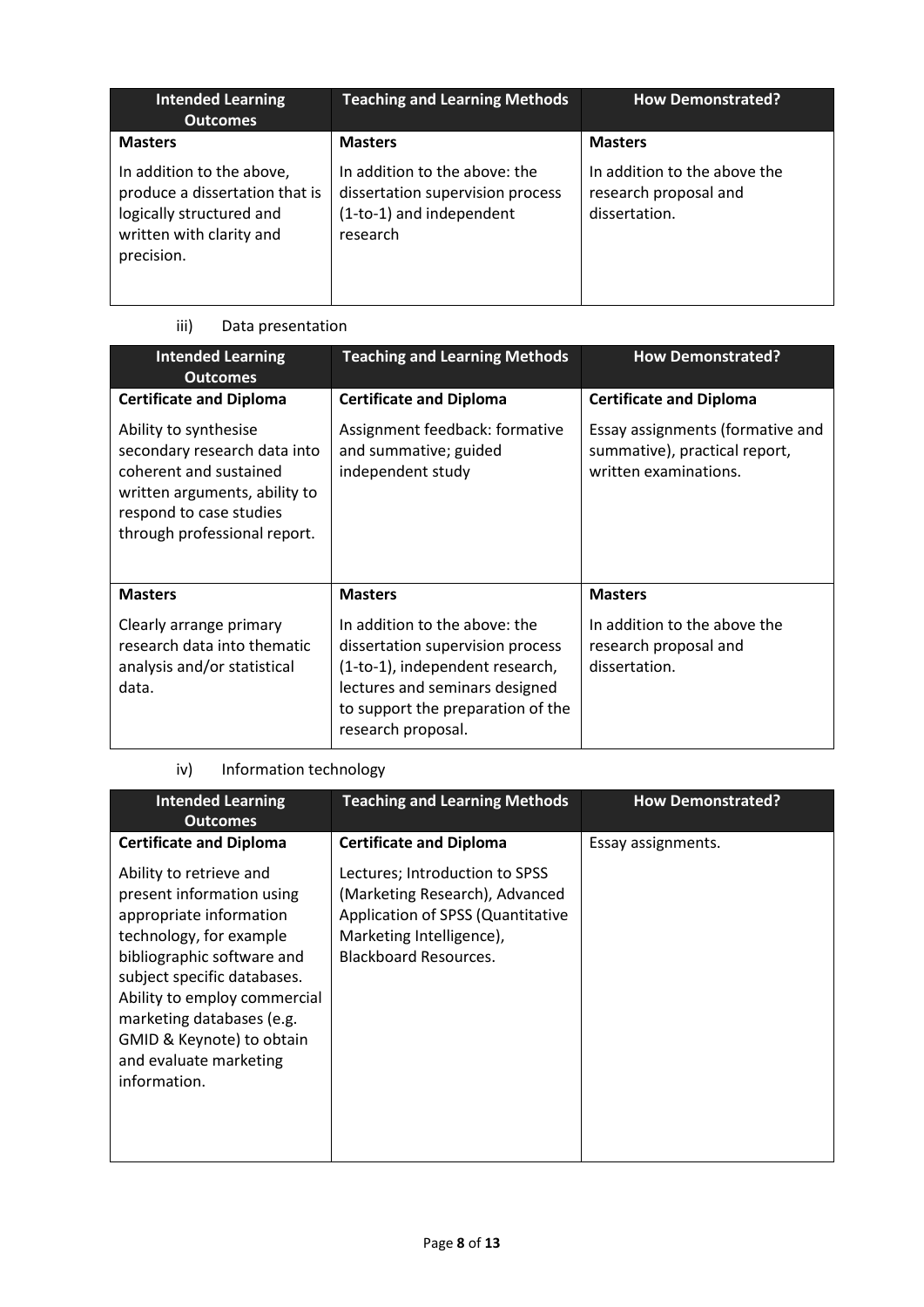| <b>Intended Learning</b><br><b>Outcomes</b>                                                                                          | <b>Teaching and Learning Methods</b>                                                                                                                                                              | <b>How Demonstrated?</b>                    |
|--------------------------------------------------------------------------------------------------------------------------------------|---------------------------------------------------------------------------------------------------------------------------------------------------------------------------------------------------|---------------------------------------------|
| <b>Masters</b>                                                                                                                       | <b>Masters</b>                                                                                                                                                                                    | <b>Masters</b>                              |
| In addition to the above to<br>use, if necessary, data<br>analysis software that is<br>relevant to their dissertation<br>(e.g. SPSS) | In addition to the above: the<br>dissertation supervision process<br>(1-to-1), independent research,<br>lectures and seminars designed<br>to support the preparation of the<br>research proposal. | Essay assignments, and the<br>Dissertation. |

# v) Problem solving

| <b>Intended Learning</b><br><b>Outcomes</b>                                                                                                                                                                                                                                                                                                                                                            | <b>Teaching and Learning Methods</b>                                                                                                           | <b>How Demonstrated?</b>                                                                                           |
|--------------------------------------------------------------------------------------------------------------------------------------------------------------------------------------------------------------------------------------------------------------------------------------------------------------------------------------------------------------------------------------------------------|------------------------------------------------------------------------------------------------------------------------------------------------|--------------------------------------------------------------------------------------------------------------------|
| Certificate, Diploma and<br><b>Masters</b><br>Ability to identify,<br>investigate, analyse,<br>formulate and advocate<br>solutions to problems. Ability<br>to identify problems and<br>opportunities faced by<br>organisations using case<br>studies. Analysis should lead<br>to the proposal of<br>sustainable actions that help<br>resolve problems and to<br>capitalise on latent<br>opportunities. | Research methods classes and<br>independent research,<br>particularly that supported by<br>dissertation supervision.<br>Marketing case studies | Practical report, Essay<br>assignments, independent<br>research, particularly that leading<br>to the dissertation. |

vi) Working relationships

| <b>Intended Learning</b><br><b>Outcomes</b>                                                                                   | <b>Teaching and Learning Methods</b>                                                                                                                                                                                                  | <b>How Demonstrated?</b>                                                                                                |  |
|-------------------------------------------------------------------------------------------------------------------------------|---------------------------------------------------------------------------------------------------------------------------------------------------------------------------------------------------------------------------------------|-------------------------------------------------------------------------------------------------------------------------|--|
| <b>Certificate and Diploma</b>                                                                                                | <b>Certificate and Diploma</b>                                                                                                                                                                                                        | <b>Certificate and Diploma</b>                                                                                          |  |
| Ability to work<br>collaboratively as part of a<br>team; ability to contribute<br>and comment on ideas in<br>learning groups. | Participation in seminar activities<br>such as moderating and<br>participating in a focus groups;<br>group problem solving through<br>marketing case studies as well as<br>preparation of short<br>presentations.                     | Formative assessment based on<br>informal qualitative feedback on<br>content and performance from<br>teacher and peers. |  |
| <b>Masters</b>                                                                                                                | <b>Masters</b>                                                                                                                                                                                                                        | <b>Masters</b>                                                                                                          |  |
| Knowing how and when to<br>draw on the knowledge and<br>expertise of others.                                                  | In addition to the above: the<br>establishment of a working<br>relationship with the dissertation<br>supervisor (or the resolution of<br>any problems through<br>consultation with the Module<br>Leader and the Programme<br>Leader). | In addition to the above, the<br>dissertation                                                                           |  |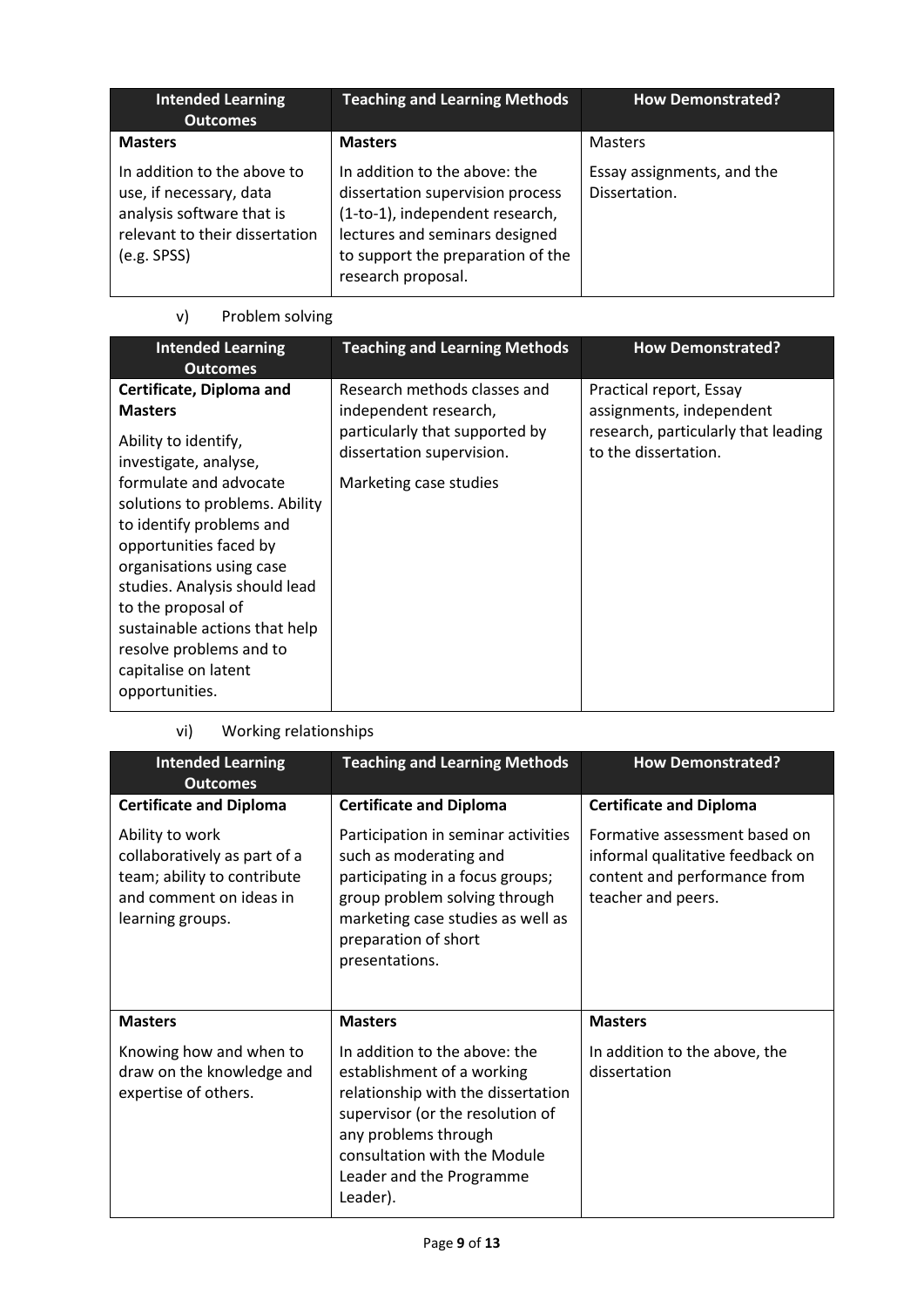vii) Managing learning

| <b>Intended Learning</b><br><b>Outcomes</b>                                                                                                                                                                                                                           | <b>Teaching and Learning Methods</b>                                                                                                                      | <b>How Demonstrated?</b>                          |  |
|-----------------------------------------------------------------------------------------------------------------------------------------------------------------------------------------------------------------------------------------------------------------------|-----------------------------------------------------------------------------------------------------------------------------------------------------------|---------------------------------------------------|--|
| <b>Certificate and Diploma</b>                                                                                                                                                                                                                                        | <b>Certificate and Diploma</b>                                                                                                                            | <b>Certificate and Diploma</b>                    |  |
| Management of an extensive<br>literature and familiarisation<br>with subject-relevant<br>debates and concepts. To<br>manage guided independent<br>study to ensure the<br>completion of assessment<br>tasks and successfully<br>manage the related study<br>work-load. | Lectures in Principles of<br>Marketing; seminars; guided<br>independent study, self-<br>reflection on assignment<br>feedback; formative and<br>summative. | <b>Essay Assignments; written</b><br>examinations |  |
| <b>Masters</b>                                                                                                                                                                                                                                                        | <b>Masters</b>                                                                                                                                            | <b>Masters</b>                                    |  |
| In addition to the above:<br>Identify a credible research<br>project; construct a feasible<br>research timetable; carry out<br>independent research.                                                                                                                  | In addition to the above: the<br>dissertation supervision process<br>$(1-to-1).$                                                                          | Research proposal and<br>dissertation             |  |

# viii) Career management

| <b>Intended Learning</b><br><b>Outcomes</b>                                                                                                                                | <b>Teaching and Learning Methods</b>                                                                                                                                                         | <b>How Demonstrated?</b>       |  |
|----------------------------------------------------------------------------------------------------------------------------------------------------------------------------|----------------------------------------------------------------------------------------------------------------------------------------------------------------------------------------------|--------------------------------|--|
| <b>Certificate and Diploma</b>                                                                                                                                             | <b>Certificate and Diploma</b>                                                                                                                                                               | <b>Certificate and Diploma</b> |  |
| Ability to take charge of<br>progress and development;<br>to reflect on strengths and<br>limitations, interests,<br>motivation and skills;<br>recognition of achievements. | Personal Tutor system; self-<br>reflection on assignment<br>feedback; guest lecture/s from<br>alumni and marketing<br>professionals, Continuing<br>Professional Development<br>opportunities | Personal Development Planning  |  |
| <b>Masters</b>                                                                                                                                                             | <b>Masters</b>                                                                                                                                                                               | <b>Masters</b>                 |  |
| In addition to the above: if<br>appropriate, to research an<br>area which may be relevant<br>to the student's career<br>preferences                                        | In addition to the above; the<br>dissertation supervision process                                                                                                                            | The dissertation               |  |

# **10. Special features**

N/A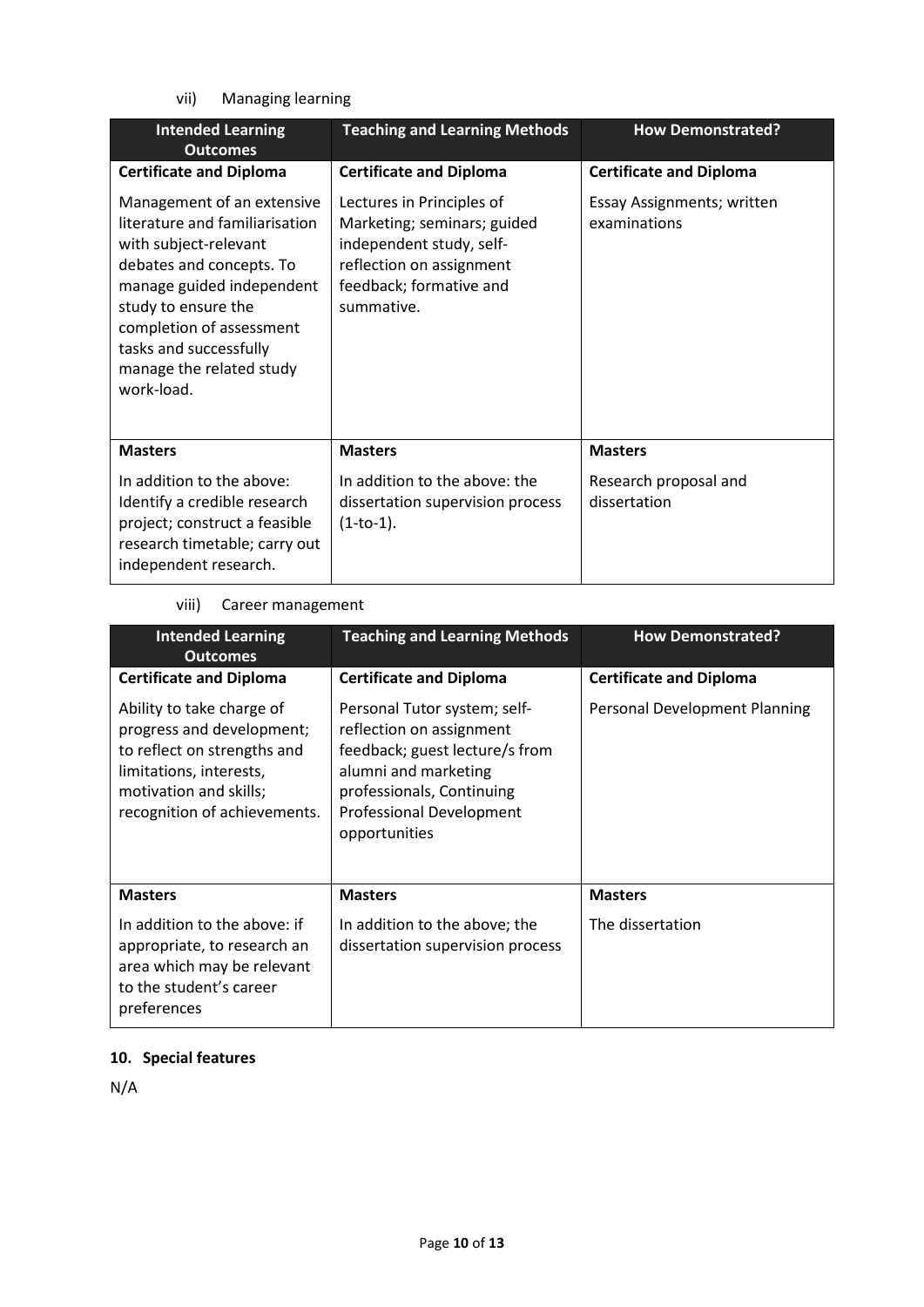## **11. Indicators of programme quality**

The quality of all ULSB programmes is the responsibility of the School's Learning and Teaching Committee. The School use a variety of indicators to maintain oversight of programme quality including:

- External Examiner Reports
- **Internally Administered Student Satisfaction Feedback**
- **Student Attainment Data**
- Peer Enhancement of Learning and Teaching Process and Reporting
- Panel of Examiners

All programmes are reviewed formally through the University administered processes of:

- **•** Periodic Development Review
- Programme Level Annual Development Review
- Curriculum Planning

#### **12. Criteria for award and classification**

This programme follows the standard scheme of taught postgraduate award and classification set out i[n Senate Regulations](http://www.le.ac.uk/senate-regulations) – see the version of *Senate Regulation 6 governing taught postgraduate programmes of study* relevant to year of entry.

#### **13. Progression points**

As defined i[n Senate Regulations](http://www.le.ac.uk/senate-regulation6) - refer to the version of *Senate Regulation 6 governing taught postgraduate programmes of study* relevant to year of entry.

In cases where a student has failed to meet a requirement to progress he or she will be required to withdraw from the course and a recommendation will be made to the Board of Examiners for an intermediate/exit award where appropriate.

#### **14. Rules relating to re-sits or re-submissions**

As defined i[n Senate Regulations](http://www.le.ac.uk/senate-regulation6) - refer to the version of *Senate Regulation 6 governing taught postgraduate programmes of study* relevant to year of entry.

#### **15. External Examiners reports**

The details of the External Examiner(s) for this programme and the most recent External Examiners' reports for this programme can be found at [exampapers@Leicester](https://exampapers.le.ac.uk/) [log-in required]

#### **16. Additional features** (e.g. timetable for admissions)

n/a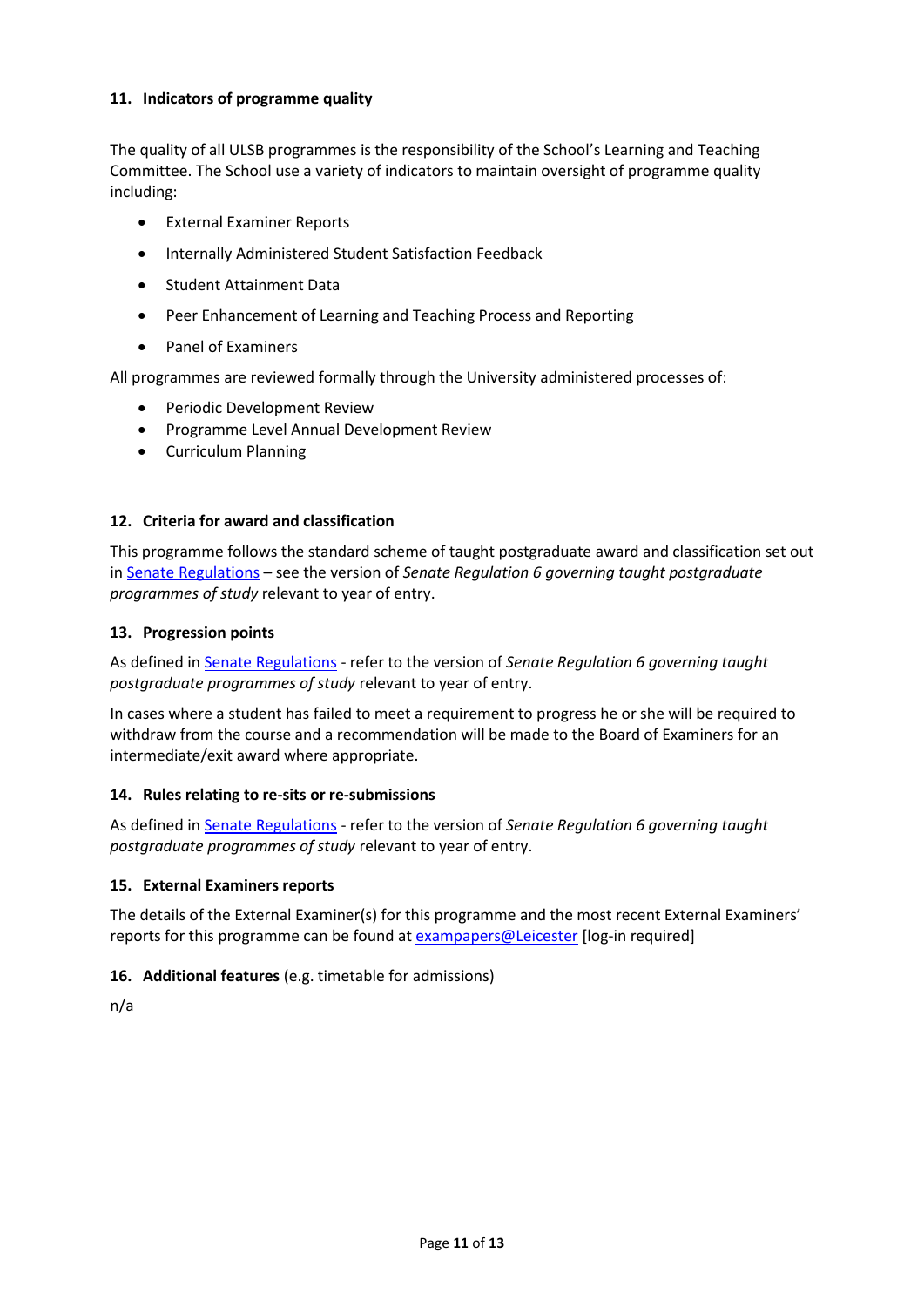

# **Programme Specification (Postgraduate) FOR ENTRY YEAR: 2021/22**

**Date created:** 18/11/2020 **Last amended:** 17/02/2021 **Version no.** 1

# **Appendix 1: Programme structure (programme regulations)**

The University regularly reviews its programmes and modules to ensure that they reflect the current status of the discipline and offer the best learning experience to students. On occasion, it may be necessary to alter particular aspects of a course or module.

MSc Marketing

#### **Credit breakdown**

| <b>Status</b>        | <b>Year long</b> | Semester 1 | Semester 2 | <b>Other delivery</b><br>period |
|----------------------|------------------|------------|------------|---------------------------------|
| Core taught          | n/a              | 60 credits | 60 credits | n/a                             |
| Optional             | n/a              | n/a        | n/a        | n/a                             |
| Dissertation/project | n/a              | n/a        | n/a        | 60 credits                      |

Choose an item. credits in total

# **Level 7/Year 1 2021/22**

Core modules

| Delivery period | Code   | Title                                | <b>Credits</b> |
|-----------------|--------|--------------------------------------|----------------|
| Semester 1      | MN7010 | <b>Principles of Marketing</b>       | 30 credits     |
| Semester 1      | MN7011 | Consumers, Brands and Communications | 30 credits     |
| Semester 2      | MN7012 | Research Methods for Marketing       | 30 credits     |